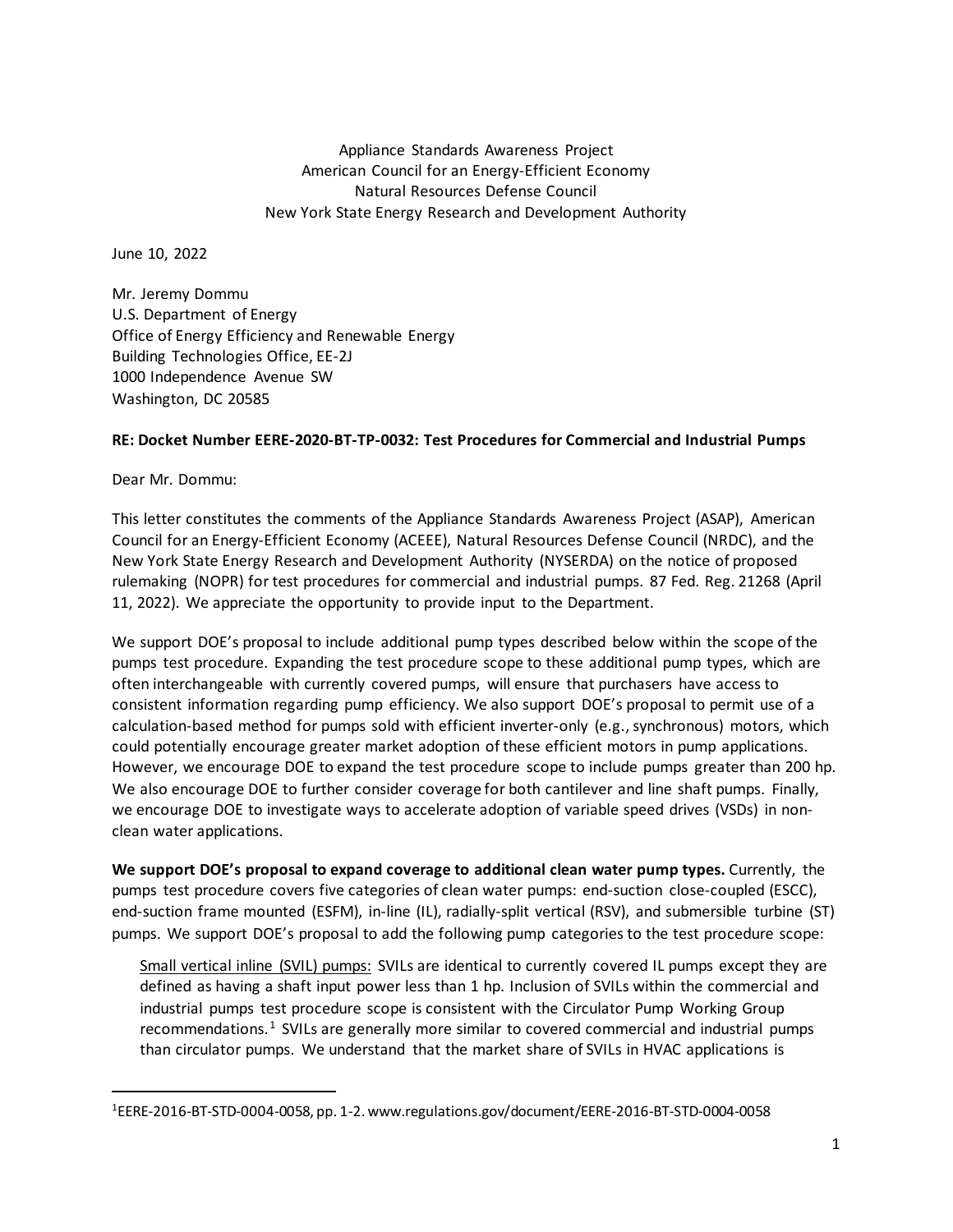increasing, and that lack of coverage may cause market confusion as some SVIL pumps may be in the same pump family as currently covered IL pumps.<sup>[2](#page-1-0)</sup> DOE is proposing to include SVILs within scope, including those less than 0.25 hp and with twin-head configurations.

Between-bearing (BB) pumps: BB pumps, such as one-/two-stage axially-split double suction (BB1) pumps, are available below 200 hp and in some cases are marketed for clean water applications such as chilled water systems.<sup>[3](#page-1-1)</sup> DOE states in the NOPR that certain clean water BB pumps could be interchangeable with currently covered pumps. $4$ 

Vertical turbine (VT) pumps: The current DOE test procedure covers ST pumps, also referred to as VS0 pumps, but excludes similar VT pump types such as VS1 and VS2 pumps. VT pumps may be utilized in similar applications to currently covered ST pumps such as irrigation or in cooling towers. Furthermore, DOE discusses in the NOPR that VT pumps and ST pumps from the same manufacturer may even share identical assemblies.<sup>[5](#page-1-3)</sup>

Radially-split, multi-stage horizontal (RSH) pumps: The current DOE test procedure includes radiallysplit, multi-stage, vertical, in-line casing diffuser (RSV) pumps, but excludes RSH pumps. DOE discusses in the NOPR that both RSH and RSV pumps are multistage pumps used primarily in heating, cooling, and pressure boosting applications, and lack of coverage for RSH pumps could represent a loophole.<sup>[6](#page-1-4)</sup> DOE is proposing to include both in-line and end-suction (e.g., OH1J, OH7J, OH13J) configurations.

End-suction pumps similar to ESFM and ESCC pumps: The current DOE test procedure covers both close-coupled and mechanically-coupled end-suction pumps. Generally, a close-coupled pump (i.e., ESCC) is distinguishable in that the pump impeller and motor share the same shaft. In contrast, mechanically-coupled pumps (i.e., ESFMs) have separate, mechanically attached shafts. However, there are some end-suction pumps on the market that do not clearly fall into either of these categories. Thus, DOE is proposing to modify the definitions of ESFM and ESCC pumps to ensure they are inclusive of all end-suction pumps.

ST pumps with bowl diameters greater than 6 Inches: The current DOE test procedure covers ST pumps with a bowl diameter of 6 inches or less. However, this may create confusion wherein some models within a pump family are regulated while others are not.<sup>[7](#page-1-5)</sup> We understand ST pumps with larger bowl diameters are often used in municipal water and agricultural irrigation applications. Furthermore, the proposed scope expansion to VT pumps does not include a bowl diameter limitation, and DOE notes in the NOPR that ST and VT pumps can be used in overlapping applications. Thus, DOE is proposing to remove the bowl diameter limitation for ST pumps.

1,200 rpm pumps: The current DOE test procedure applies only to pumps with motors designed to operate at 2,880-4,320 rpm (e.g., a 2-pole induction motor) or 1,440-2,160 rpm (e.g., a 4-pole induction motor). In the NOPR, DOE discusses that pumps operating at 960-1440 rpm (e.g., a 6-pole

<span id="page-1-1"></span><span id="page-1-0"></span><sup>2</sup>EERE-2020-BT-TP-0032-0021, pp. 6-7. www.regulations.gov/comment/EERE-2020-BT-TP-0032-0021 3www.xylem.com/siteassets/brand/bell-amp-gossett/resources/brochure/b-320a-series-e-hsc-brochure.pdf 487 Fed. Reg. 21276, 21277.

<span id="page-1-3"></span><span id="page-1-2"></span><sup>587</sup> Fed. Reg. 21277.

<span id="page-1-4"></span><sup>687</sup> Fed. Reg. 21278.

<span id="page-1-5"></span><sup>7</sup>franklinengineered.com/products/submersible-motors-turbines/submersible-turbines/5-9-sts-series-submersibleturbine-pumps/9-sts-series-submersible-turbine-pumps/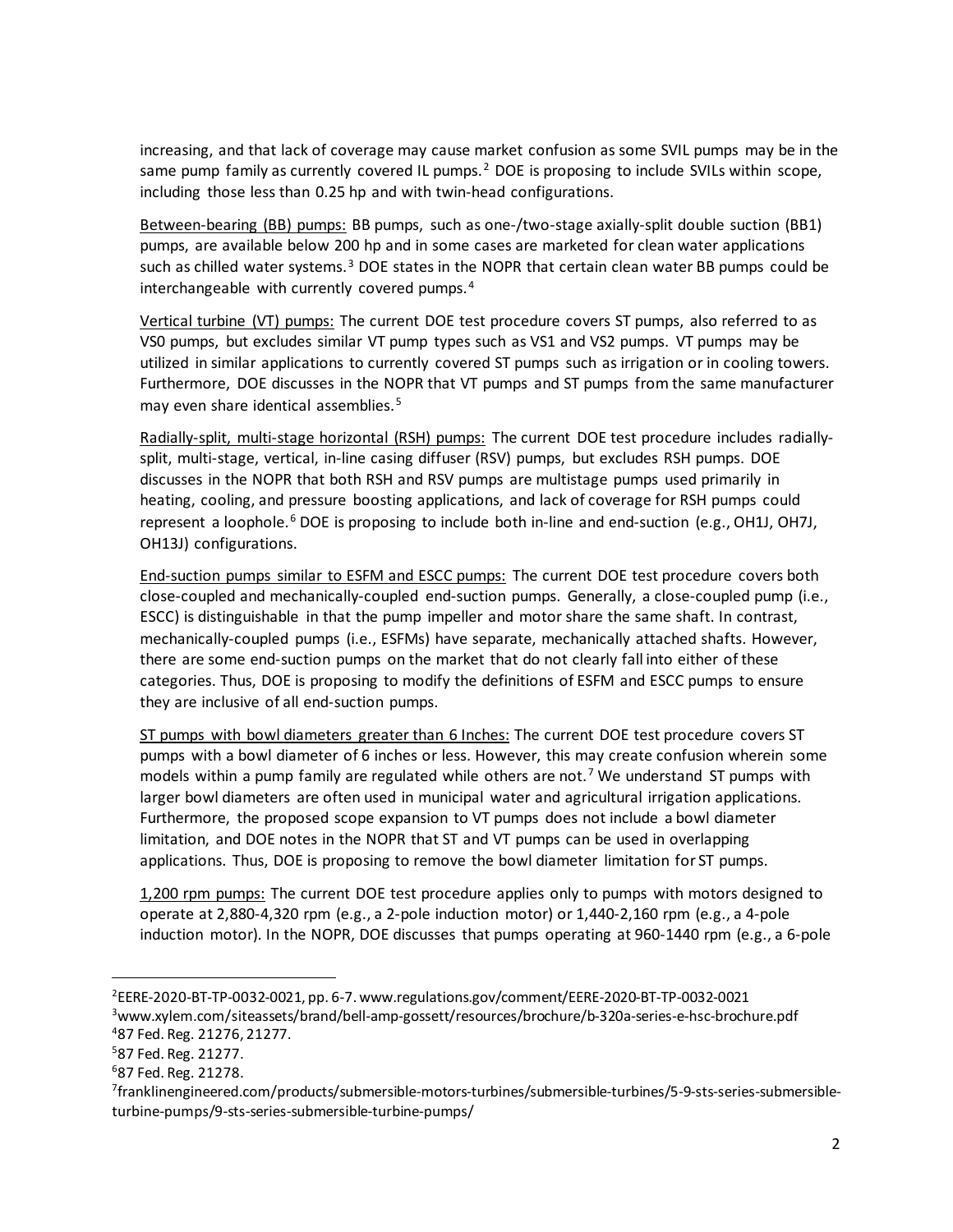induction motor) are often part of the same families of currently covered pumps.<sup>[8](#page-2-0)</sup> We understand 6pole pumps can compete in similar applications as 4-pole pumps.

Overall, we support DOE's scope expansion to cover SVIL pumps, BB pumps, VT pumps, RSH pumps in both in-line and end-suction configurations, additional end-suction pumps, ST pumps with larger bowl diameters, and 1,200 rpm pumps. Each of these additional pump types can be tested using the existing test procedure. Coverage of these additional pump categories will provide purchasers with consistent information regarding pump efficiency and help mitigate inefficient pump substitutions that may undermine energy savings.

**We support DOE's proposal to permit use of a calculation-based method for pumps sold with inverteronly motors.** While the current pump test procedure contains a calculation method for determining pump input power, this option is available only for pumps with motors covered within DOE's electric motors regulations or with submersible motors (via an exception). The calculation-based method reduces test burden by allowing manufacturers to test a sample of bare pumps and use that data along with motor nameplate efficiency values to rate multiple pump configurations. Inverter-only (e.g., synchronous) motors are highly efficient, particularly in variable-load applications; however, per the current DOE test procedure, pumps sold with these efficient but currently unregulated motors must be physically tested via a wire-to-water test.<sup>[9](#page-2-1)</sup> Thus, we support DOE's proposal to include a calculationbased method for rating pumps with inverter-only motors, which may reduce testing burden and help facilitate adoption of pumps utilizing these highly efficient motors.

**We encourage DOE to expand the test procedure scope to include pumps greater than 200 hp.** The current DOE test procedure excludes pumps greater than 200 hp. The 2021 AMO motors report showed that pumps, inclusive of all pump sizes, represent the second-highest share (21%) of total industrial motor electricity consumption at over 115 TWh/yr.<sup>[10](#page-2-2)</sup> Further, 201-500 hp motors, inclusive of pumpdriven applications, was the single highest motor size group in industrial electricity consumption at nearly 95 TWh/yr.<sup>[11](#page-2-3)</sup> While the fraction of pump energy usage in the 201-500 hp motor range was not reported, we understand that pumps larger than 200 hp are used in clean water applications. Thus, energy usage from large currently unregulated pumps could be significant. We note that the current calculation methods<sup>[12](#page-2-4)</sup> as well as DOE's proposal to allow alternative efficiency determination methods (AEDMs) in lieu of physical testing would help mitigate any potential concerns regarding test burden. Therefore, we encourage DOE to include pumps greater than 200 hp within the scope of the pumps test procedure.

**We encourage DOE to further consider coverage for cantilever and line shaft pumps.** Both line shaft (VS4) pumps and cantilever (VS5) pumps are types of vertical discharge sump pumps wherein the discharge column is separate from the shaft column. In comments on the test procedure request for information (RFI), Grundfos stated that cantilever and line-shaft pumps have designs that are similar to

<span id="page-2-0"></span><sup>887</sup> Fed. Reg. 21279.

<span id="page-2-1"></span><sup>&</sup>lt;sup>9</sup>The recent motor test procedure NOPR proposes an expanded scope to include synchronous and inverter-only motors. 86 Fed. Reg. 71710.

<span id="page-2-2"></span><sup>10</sup>P. Rao et al. U.S. Industrial and Commercial Motor System Market Assessment Report, 2021, pp. 38-39. escholarship.org/uc/item/42f631k3

<span id="page-2-4"></span><span id="page-2-3"></span><sup>&</sup>lt;sup>11</sup>*Ibid*, pp. 56-58.<br><sup>12</sup>DOE's current motor regulations specify a 500 hp upper limit. Thus, the calculation method could be used for covered motors up to 500 hp. The recent motors test procedure NOPR proposed expanding scope to 750 hp.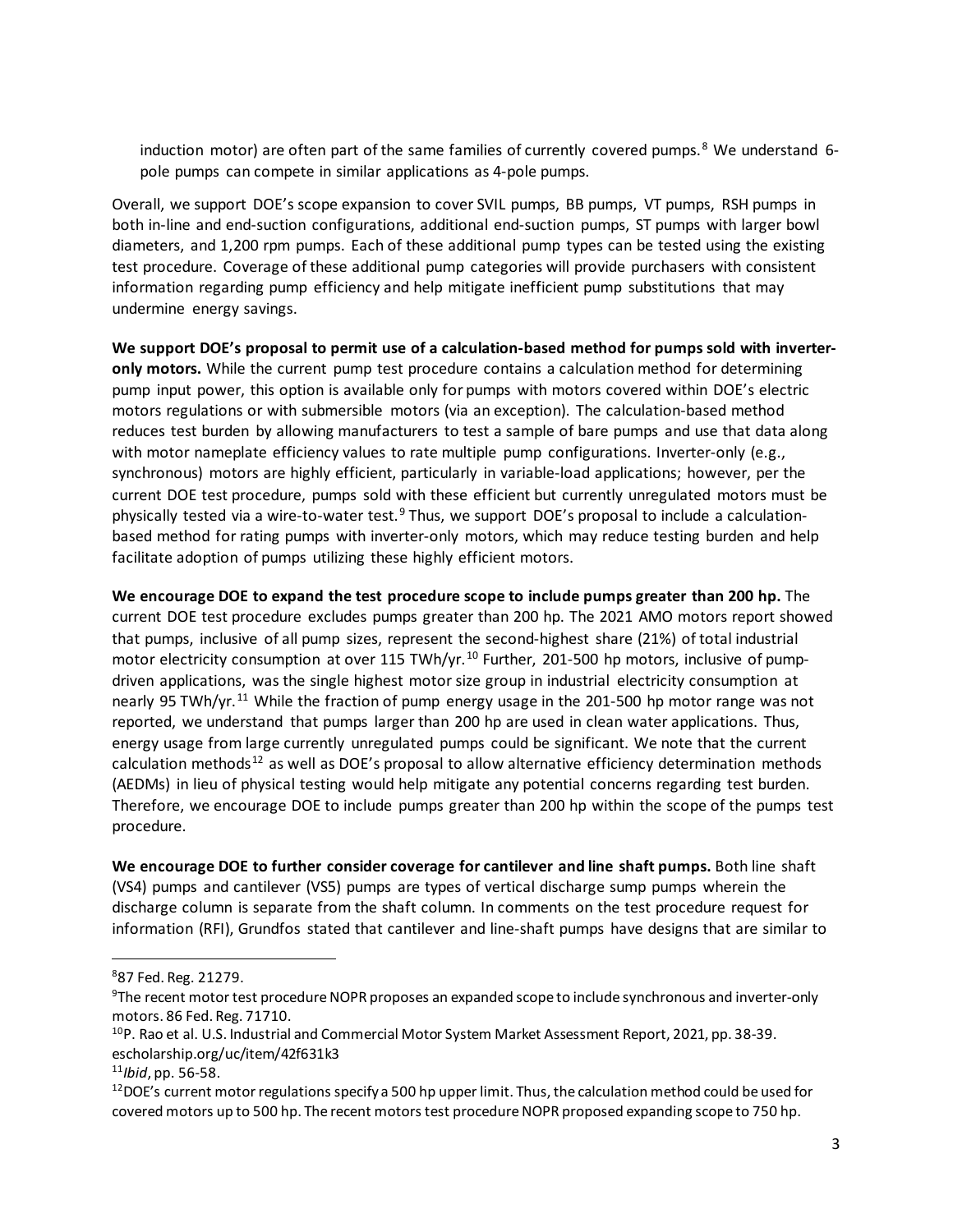ESFM and ESCC pumps and that some are marketed for clean water pumping.<sup>[13](#page-3-0)</sup> For example, some line shaft pumps are marketed for use in cooling towers.<sup>[14](#page-3-1)</sup> Thus, we encourage DOE to further consider including these additional pump types in the test procedure scope.

**We continue to encourage the Department to investigate how the test procedure could accelerate the adoption of VSDs in non-clean water applications.** Non-clean water pumps, such as wastewater or chemical process pumps, are not currently covered by the DOE test procedure. Pumps in the chemical and wastewater sectors are estimated to use more than 27 and 17 TWh/yr of electricity, respectively.<sup>[15](#page-3-2)</sup> While the NOPR states that DOE considered expanding the scope to cover these non-clean water pumps,<sup>[16](#page-3-3)</sup> the Department did not ultimately propose to do so. The current DOE test procedure captures the energy-savings benefits of VSDs, and the PEI metric can serve as a tool for utility programs to incentivize currently covered clean water pumps sold with variable-speed drives.

A 2020 Northwest Energy Efficiency Alliance (NEEA) pump study showed that VSDs provided average energy savings of 23% and 43% for constant- and variable-load pumping applications, respectively.<sup>[17](#page-3-4)</sup> While this study focused on clean water pumps, the large, demonstrated energy savings across both constant- and variable-load applications suggest VSDs would provide significant savings in non-clean water applications. For example, we understand that wastewater flows vary significantly over time and that typical wastewater pumps often operate with cyclic on-off cycles.<sup>[18](#page-3-5)</sup> Due to the cubic relationship between pump speed and power, a variable-speed pump operating for a longer period at lower speeds can provide significant energy savings relative to a single-speed pump that cycles on and off. Thus, we encourage DOE to consider how the test procedure could help facilitate greater market adoption of wastewater and chemical process pumps sold with variable-speed drives.

Thank you for considering these comments.

Sincerely,

George Dunchi

Jeremy Dunklin, PhD Technical Advocacy Associate Appliance Standards Awareness Project

Inber Wood

Amber Wood Director, Buildings Program American Council for an Energy-Efficient Economy

<span id="page-3-0"></span><sup>13</sup>EERE-2020-BT-TP-0032-0017, p. 3. www.regulations.gov/document/EERE-2020-BT-TP-0032-0017 14www.xylem.com/siteassets/brand/bell-amp-gossett/resources/brochure/b-710a-lineshaft-and-submersible-

<span id="page-3-1"></span>turbine-pumps.pdf

<span id="page-3-2"></span><sup>15</sup>P. Rao et al. U.S. Industrial and Commercial Motor System Market Assessment Report, 2021, pp. 38-39. escholarship.org/uc/item/42f631k3

<span id="page-3-3"></span><sup>1687</sup> Fed. Reg. 21274.

<span id="page-3-4"></span><sup>&</sup>lt;sup>17</sup>E20-313, Power Drive Systems: Energy Savings and Non-Energy Benefits in Constant & Variable Load Applications. neea.org/resources/power-drive-systems-energy-savings-and-non-energy-benefits-in-constantvariable-load-applications

<span id="page-3-5"></span><sup>&</sup>lt;sup>18</sup>www.xylem.com/siteassets/brand/flygt/flygt-resources/flygt-resources/variable-speed-wastewater-pumping-1894.pdf